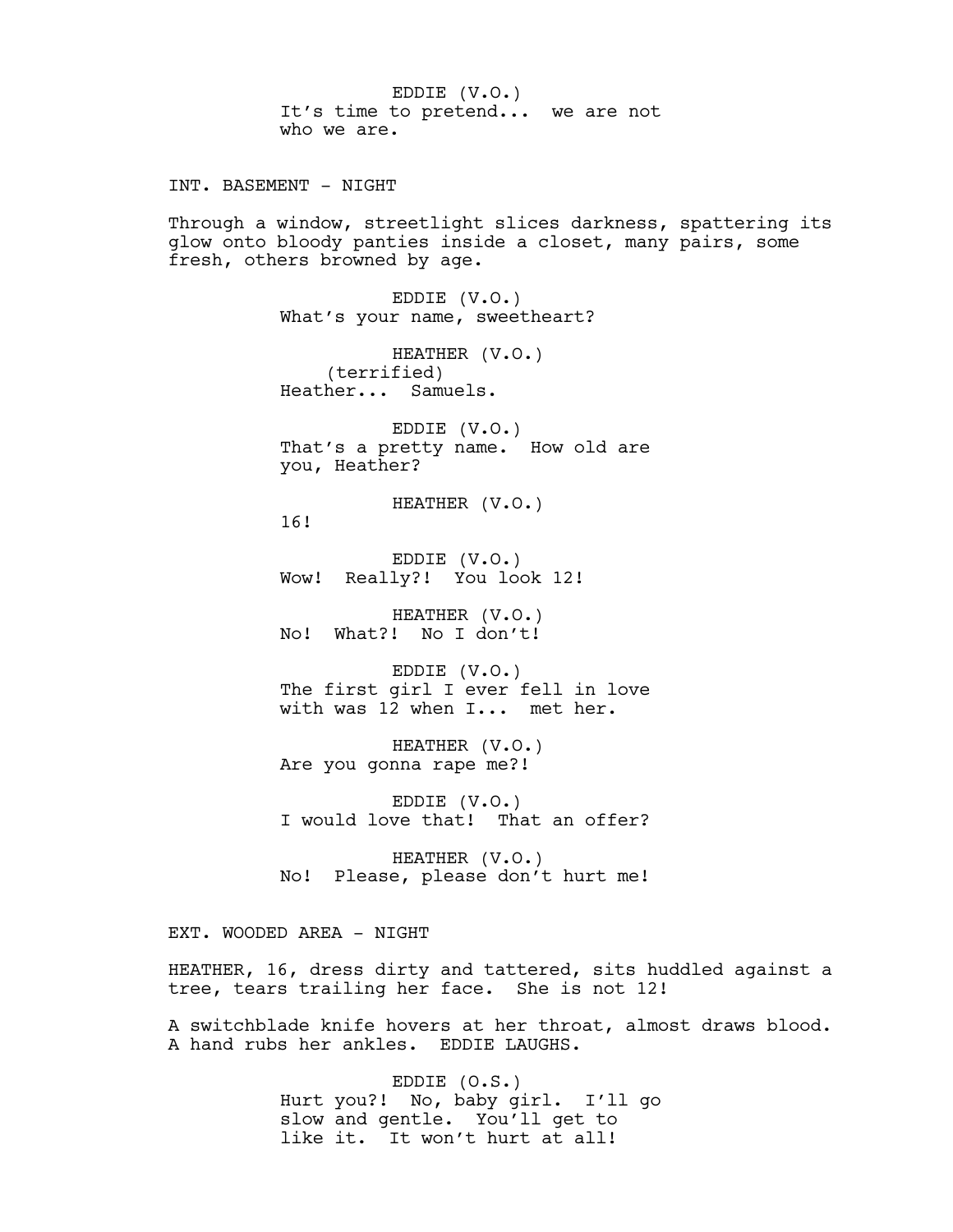EDDIE TATEON, 29, unruly but handsome, holds the knife. A heart stealing smile cracks his face. Evil sparks his eyes.

> HEATHER Yes! It will hurt! I am a virgin! Just leave me alone, I won't tell.

EDDIE Wow! That'll make it so fun! You'll be so tight! Okay, I admit it, there will be some pain. The sex won't hurt at all! But --

He slits her throat with the switchblade. Blood gushes.

EDDIE The death will hurt a whole lot! Cause the death comes first!

# INT. BASEMENT - NIGHT

Eddie drops a new pair of bloody panties onto his morbid collection inside the closet. Tears fall from his eyes.

> EDDIE (V.O.) I love you, Ara Mashal. Ara Mashal, you are my world. (creepy whimper) And I'll tell you something you probably didn't know. So listen closely. I wanna rape you. And not just how people normally rape people. I'll only rape your cunt after I've pulled your womb outside of your body. Just kidding. I love you very much!

INT. ARA'S LIVING ROOM - NIGHT

ARA MASHAL, 17, a stunning girl with haunted eyes and curly hair, sits on a couch. She picks up a phone and dials.

> ARA Any new news on Dad?

TOM (V.O.) Ara, I'm getting this number changed! Tomorrow!

ARA Please, Tom!?

TOM (V.O.) Your mom gave up after --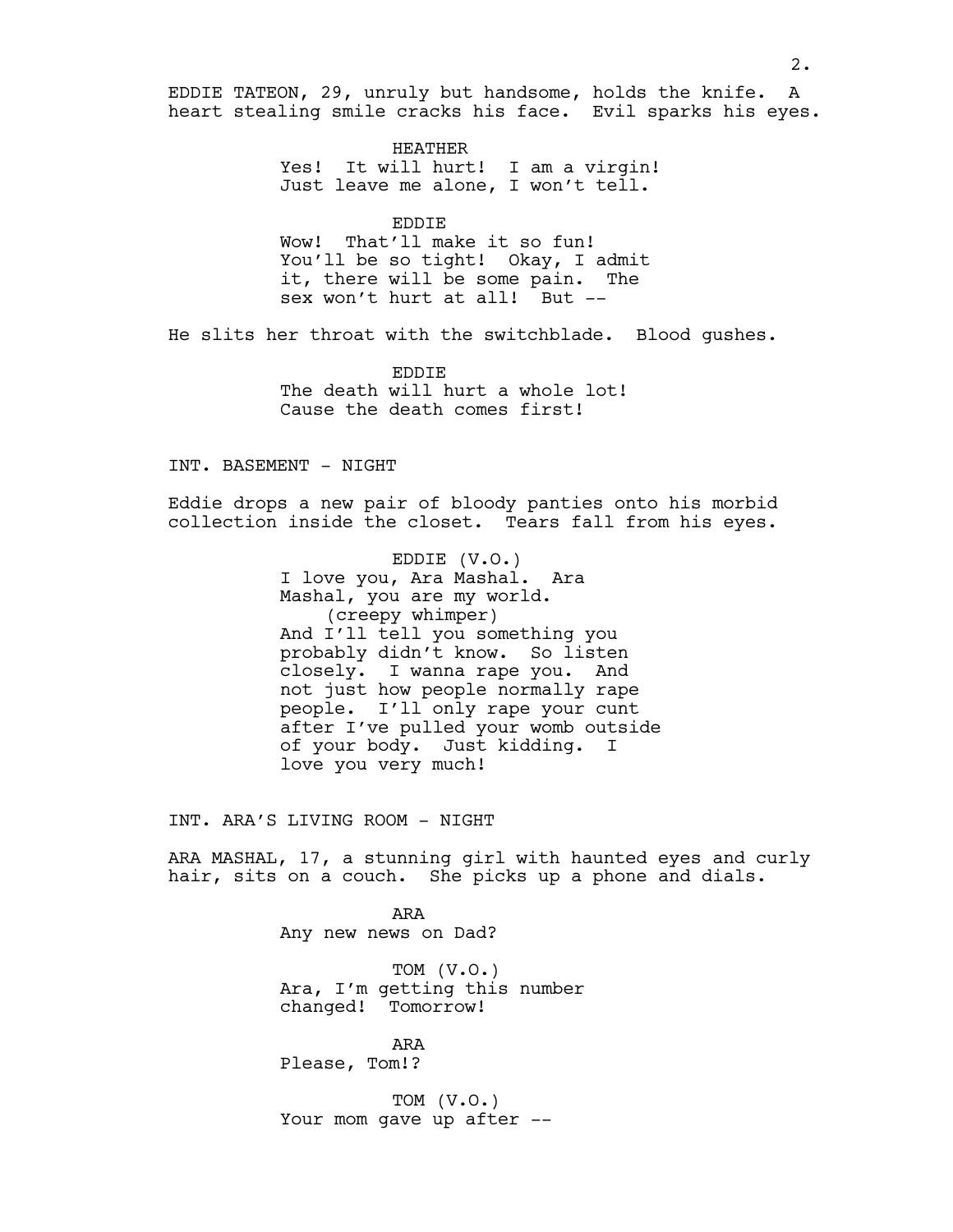ARA A year! She wanted to move on --

TOM (V.O.) After I told her the trail was cold! It's been five years. Your father may be dead, or --

ARA My Dad did not abandon us!

TOM (V.O.) Ara, please!? I doubt a grown man was kidnapped! Please just give up?! I'm not even getting paid for my time anymore.

Ara hangs up, lies down. Tears fall from her eyes. She grabs a framed photo of her Dad from an end table.

> ARA Is that all this is about, Daddy?!

INT. KIM'S BEDROOM - NIGHT

Eddie lies in bed, wears only boxers, gazes at KIM, a bra and panty clad goddess of 19. She sits beside him, pumping her legs against his crotch.

> EDDIE Now I'm through.

KIM Through with what?

EDDIE I don't know, Kim. Let me think.

Kim nuzzles his shoulder, smiles.

KIM You have to tell me what you're through with, Eddie.

He pushes her away, throws his legs over the bed.

She frowns. He stands, fishes pants, shirt, and shoes from the floor, heads for the window while pulling them on.

> KIM Tell me now!

EDDIE Tomorrow will be the perfect time for that.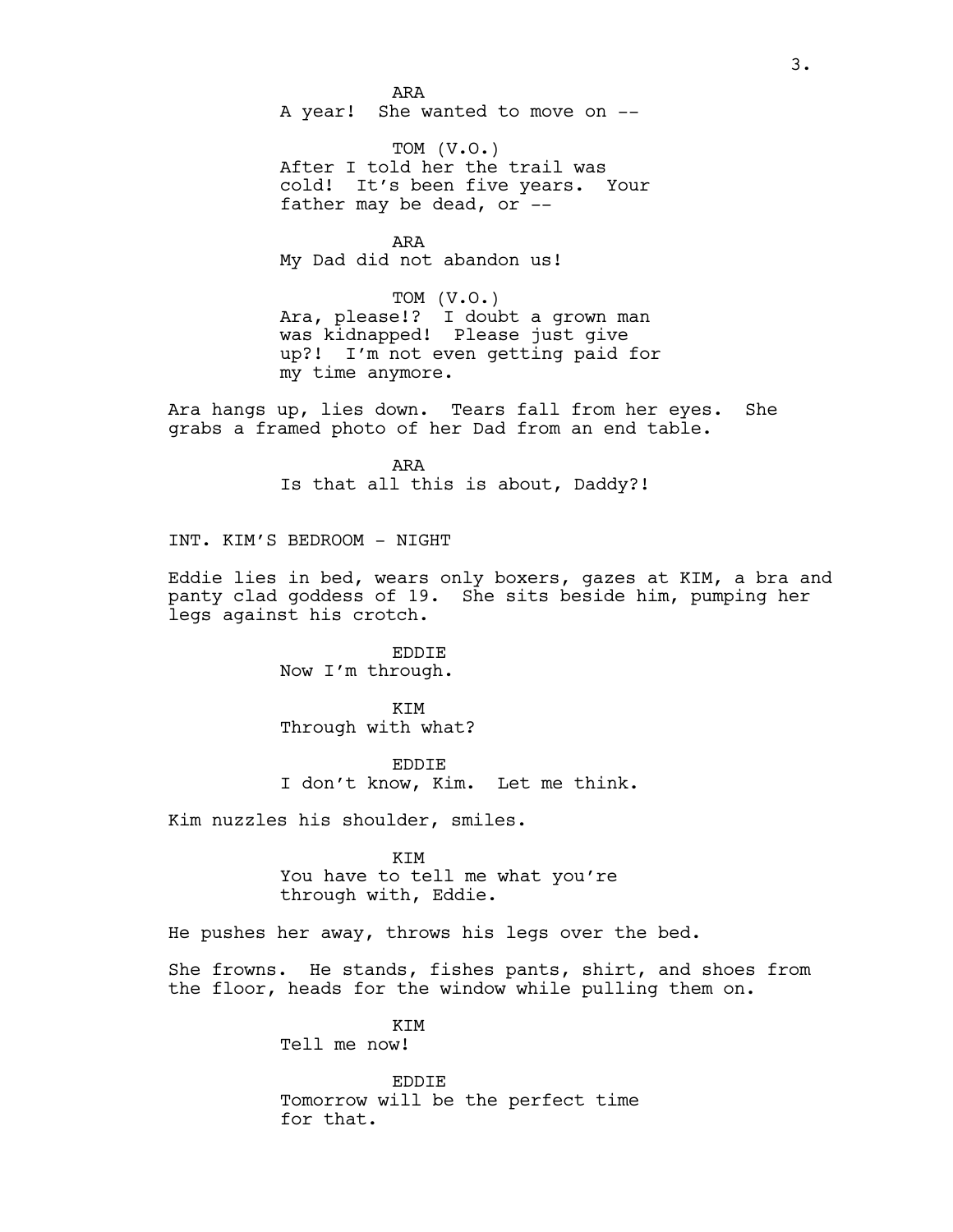## **KTM** Perfect time for what?

He lifts the window, climbs outside, strides off.

Her hands shut the window. Flopping back into bed, she glares at the ceiling.

> KIM Me so horny. (evil grin) So much so that I'd do God if I could. Maybe then he'd actually get me to Hail Mary. Oh hell yes! (frowns) But, Lord, I do everything in vain. Don't I? Might as well talk about you like that. Who you gonna get to sue me anyway? The Holy Ghost? The Pope? Jesus himself maybe? Do they even have lawyers?!

She picks up the phone, dials. Eddie stands outside, glares at her through the cracked open window.

KIM

Marcus.

MARCUS (V.O.) Kim, Kim, Kim! How are you?

**KTM** I'm wet, wet, wet! Sopping!

MARCUS (V.O.) When you gonna let me lick that up?

KIM

What about now? I'll even let you blow it dry! Limited time offer.

MARCUS (V.O.) You sure? What about him?!

KIM

He's dick-less, yet still a prick. And I'm not yet cherry-free, if you know what I mean!? So hurry over! My window's open.

MARCUS (V.O.) Give me four. How open is it?

Kim spreads her legs. GIGGLING MADLY, she hangs up.

KIM What? You can't tell?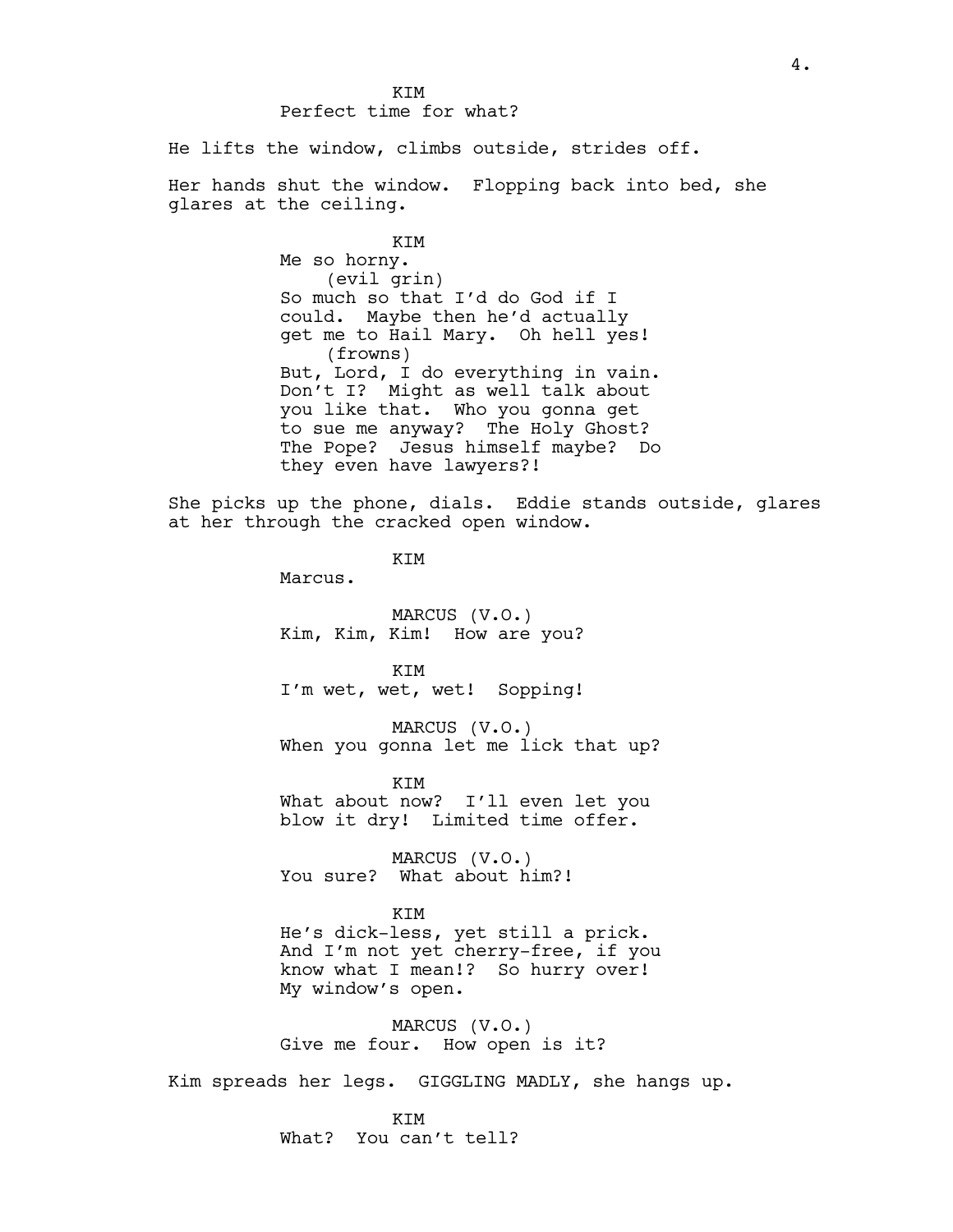Eddie shuts the window, falls to the ground. His body trembles. Pain courses through his eyes.

THE MOANS OF A MAN AND WOMAN MAKING LOVE INVADE THE SILENCE, followed by THE SOUND OF A DOOR CREAKING OPEN.

The moaning stops with a GRUNT.

PAUL (V.O.)

Shit!

JEAN (V.O.) Eddie, what are you doing here?!

PAUL (V.O.)

Get out now!

More sounds: FOOTSTEPS CLATTER ACROSS A FLOOR, A ZIPPER PULLS DOWN.

> EDDIE (V.O.) You're not doing that right, Paul. Here, let me show you, Jean. He has to take your ass in --

JEAN (V.O.) Crap! What the --

PAUL (V.O.) Jean, call 911!

THE SNAP OF THE SWITCHBLADE KNIFE TEARS THE AIR.

JEAN (V.O.) Oh God! Why can't --

PAUL (V.O.) Call 911 right now! Don't worry. I'll slam that knife into his neck!

INT. ANOTHER BEDROOM - DAY

A trembling hand grips bloody panties, lifts them to a mouth. A tongue licks at the blood.

PAINFUL MOANS ESCAPE FROM AN UNSEEN WOMAN'S LIPS.

The panties fall at the foot of the bed where Eddie stands.

EDDIE Jean, Jean, Jean! I've wanted you since the day I met you! Know what I mean? That was a fun day! I was in you real good then, wasn't I?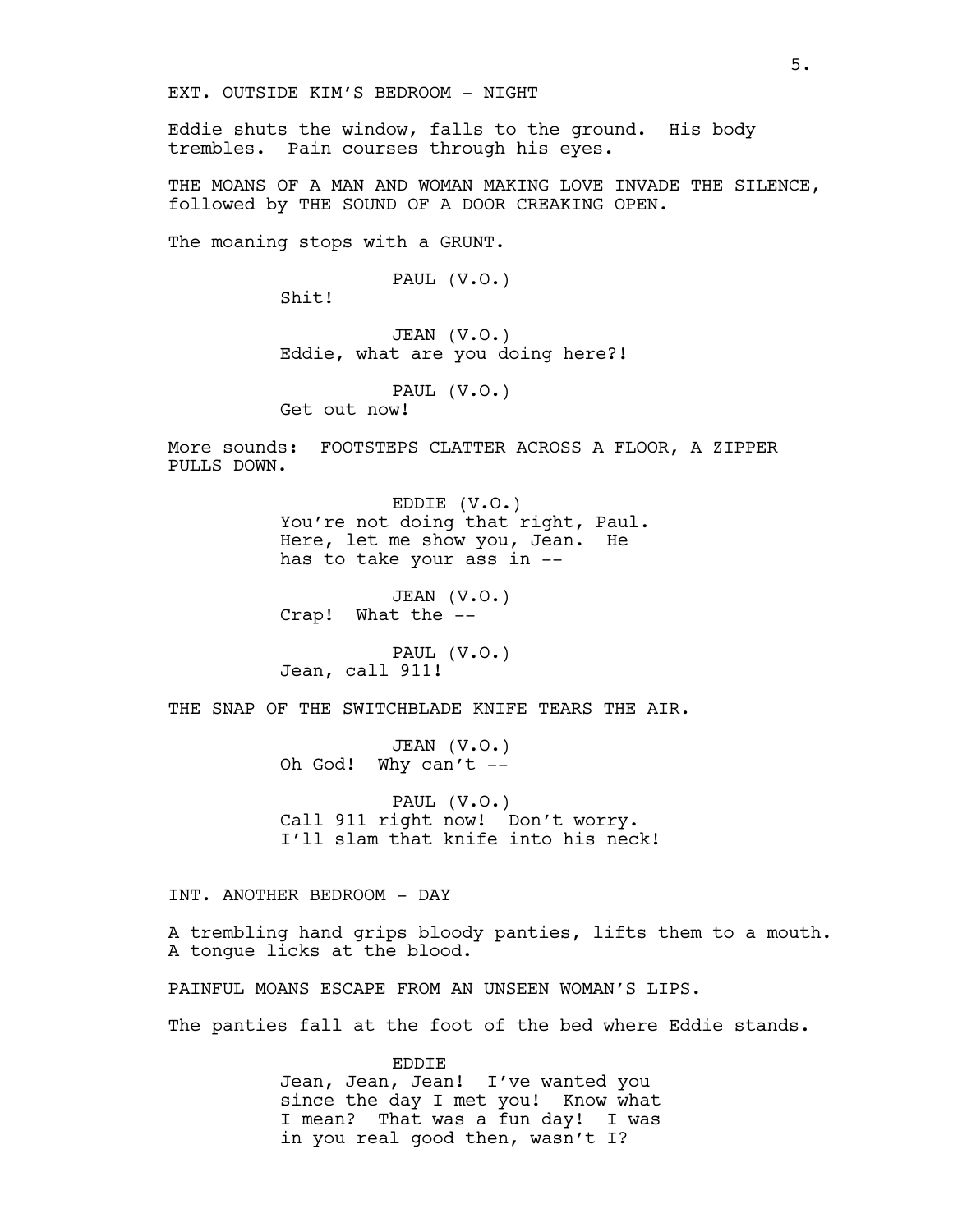Nude bodies of PAUL and JEAN, Kim's parents, sit up in bed.

Paul's face rests in his lap, his body all torn flesh and spilt blood.

Jean breathes through a slit throat. Her spread legs reveal a vagina mangled beyond recognition. Life drains from her terrified eyes. Her breathing stills.

> EDDIE Now you've done it, you sweet girl! You've stopped moving. That's good. Really good! That's what I always wanted!

Eddie leaps onto the bed. Hovering above Jean's lap, he unzips his pants with a devilish smile.

> EDDIE It's time to pretend... we are not who we are.

EXT. OUTSIDE KIM'S BEDROOM - NIGHT

Kim, red blouse and black jeans snug against her curves, slowly pushes the window up.

INT. KIM'S BEDROOM - NIGHT

Kim steps through the window into black. The door BURSTS open. She jumps, startled, light trickling onto her face.

KIM

Dad,  $I$  --

The light bulb POPS on overhead. Relief washes her face.

KIM Eddie! What you doing here? Are we going to pretend again?!

EDDIE'S LAUGHTER floats toward her.

KIM My parents asleep?

MORE LAUGHTER from Eddie. He lingers in the doorway. His dangerous eyes twinkle.

> EDDIE Yes. Paul and Jean are resting gracefully. Where you been? (creepy whimper) I've been looking for you all day!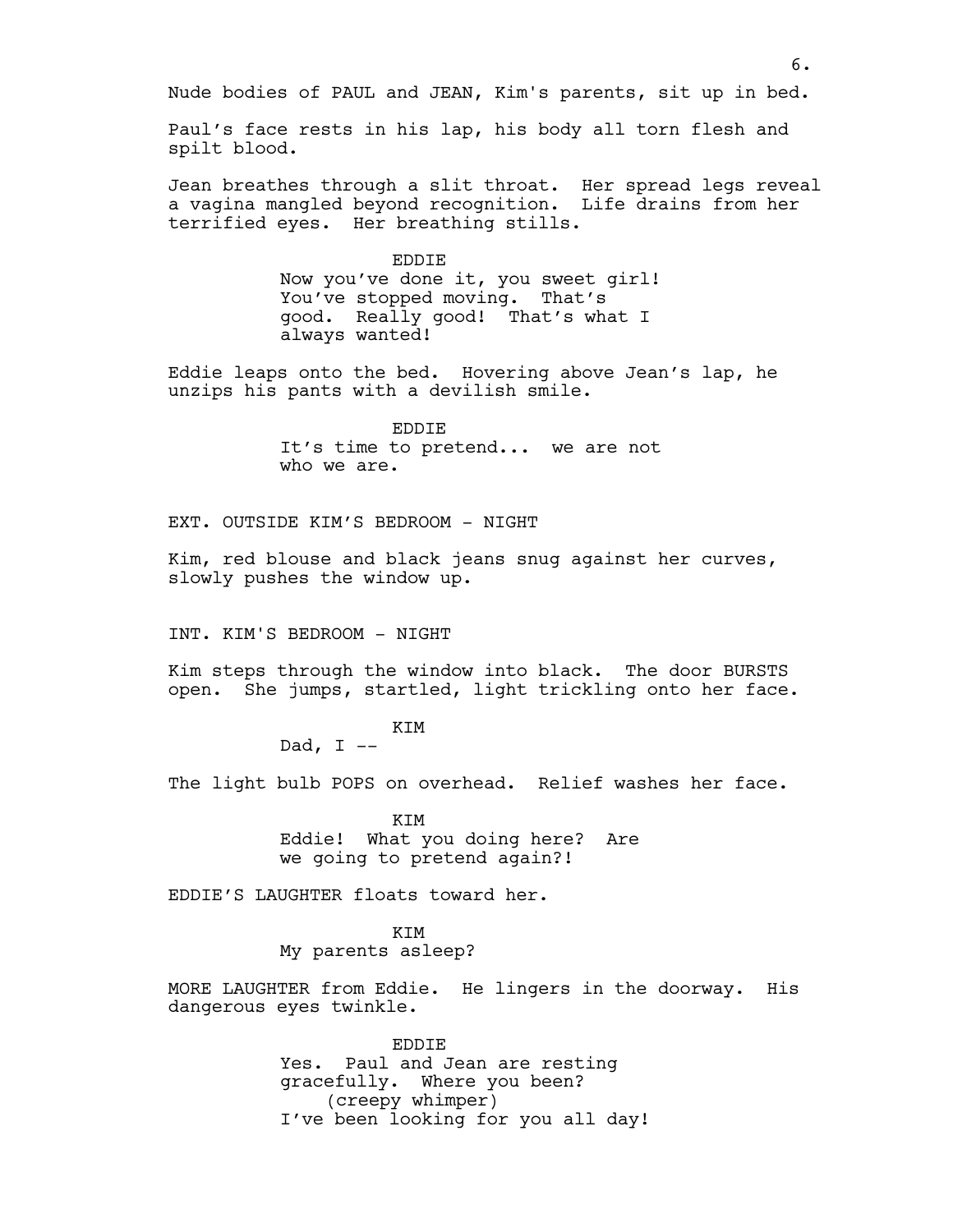Her gaze shifts from his eyes to his shirt. Blood seeps through the fabric on his chest. She hurries over to him.

> KIM What is that? You all right? Are you bleeding?

His finger dips the shirt's blood.

EDDIE I fell. Cutting a pineapple for a sandwich.

He smears the blood onto her cheek, laps it with his tongue. She GIGGLES WILDLY. He whispers:

> EDDIE "I'll even let you blow it dry! Limited time offer."

KIM What you say?!

EDDIE Nothing. Only it's not bad. Just stupid and a little messy.

KIM Just like you.

EDDIE Just like in between your legs.

KIM

Where you feel so at home? At least your mouth does. What about Cousin Willie? (points to his pants) Isn't Cousin Willie lonely yet?

She starts to unbutton his shirt.

EDDIE

Don't. I'm gonna clean up and go. I don't want your mom and dad to --

KIM

Think their baby girl puts strange things in her mouth? Well, she does. That's pretty much all she ever gets to do. With you!

She kisses his lips. He draws away from her, oddly upset, a few buttons left on his shirt.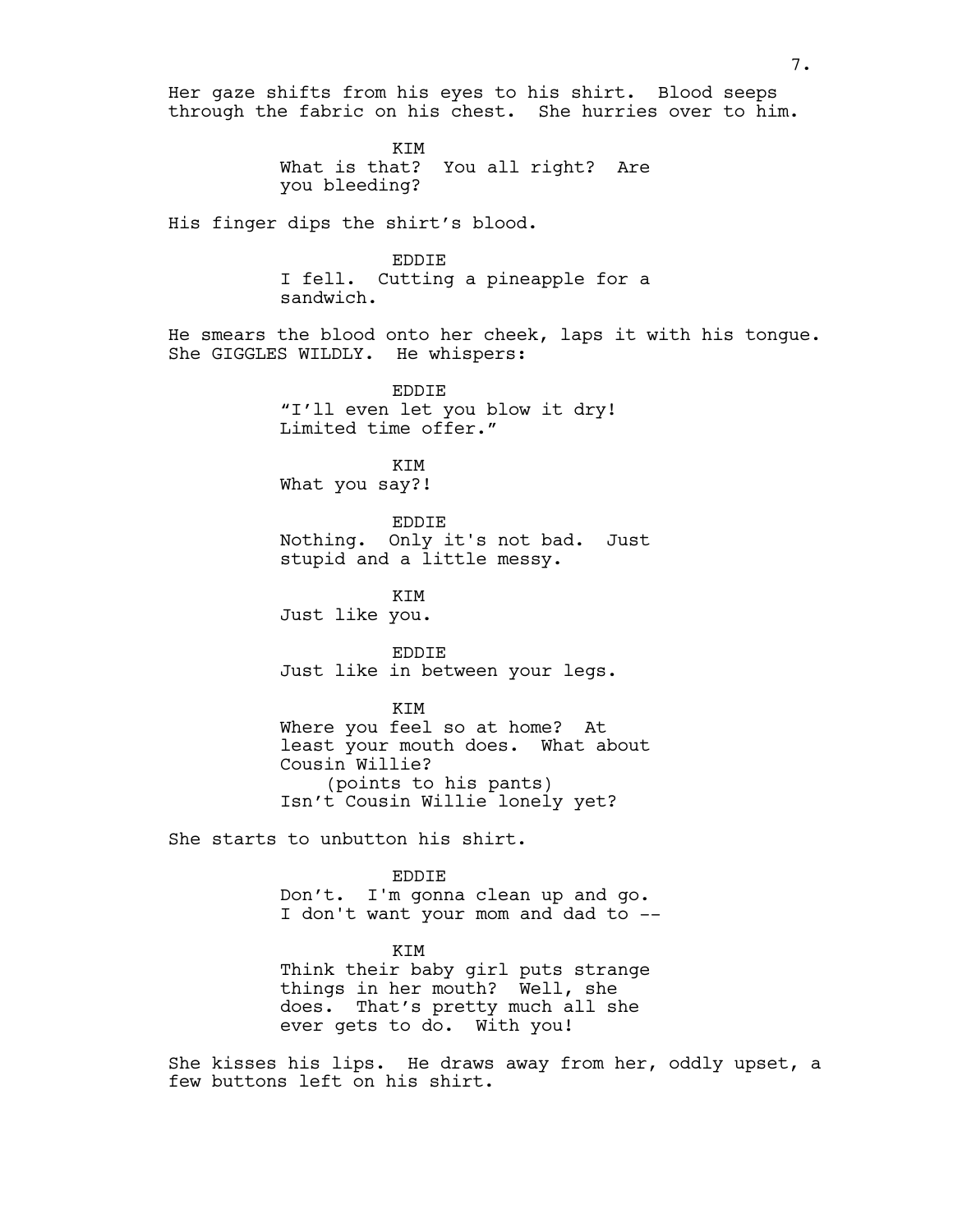KIM Be calm. And I'll doctor you right up. The same old way!

EDDIE You ain't getting any brotherly love till I take care of something.

KIM Take care of what? My pussycat hurts right now! Can't you hear her purring so, so painfully?!

He points at his crotch, grins.

EDDIE You think I'm not aching?!

KIM But you're the one that doesn't wanna do anything. Wait! Hold on!

EDDIE What's wrong with you?

KIM Brotherly love?! I'm not your sister!

EDDIE It's kinky, don't you wish you was?

A warm glimmer sparkles in her eyes.

KIM Maybe then you'd do me right. Cause I'm an empty Twinkie! Won't you give me your cream filling?!

She unbuttons the rest of his shirt.

KIM Needa be kin 'fore you're a friend?

EDDIE It's just that I think you move way too much.

She opens his shirt. Puzzlement creeps over her face.

KIM

What?!

His chest has no blood. No cuts. She studies his eyes.

KIM

Where did you cut yourself?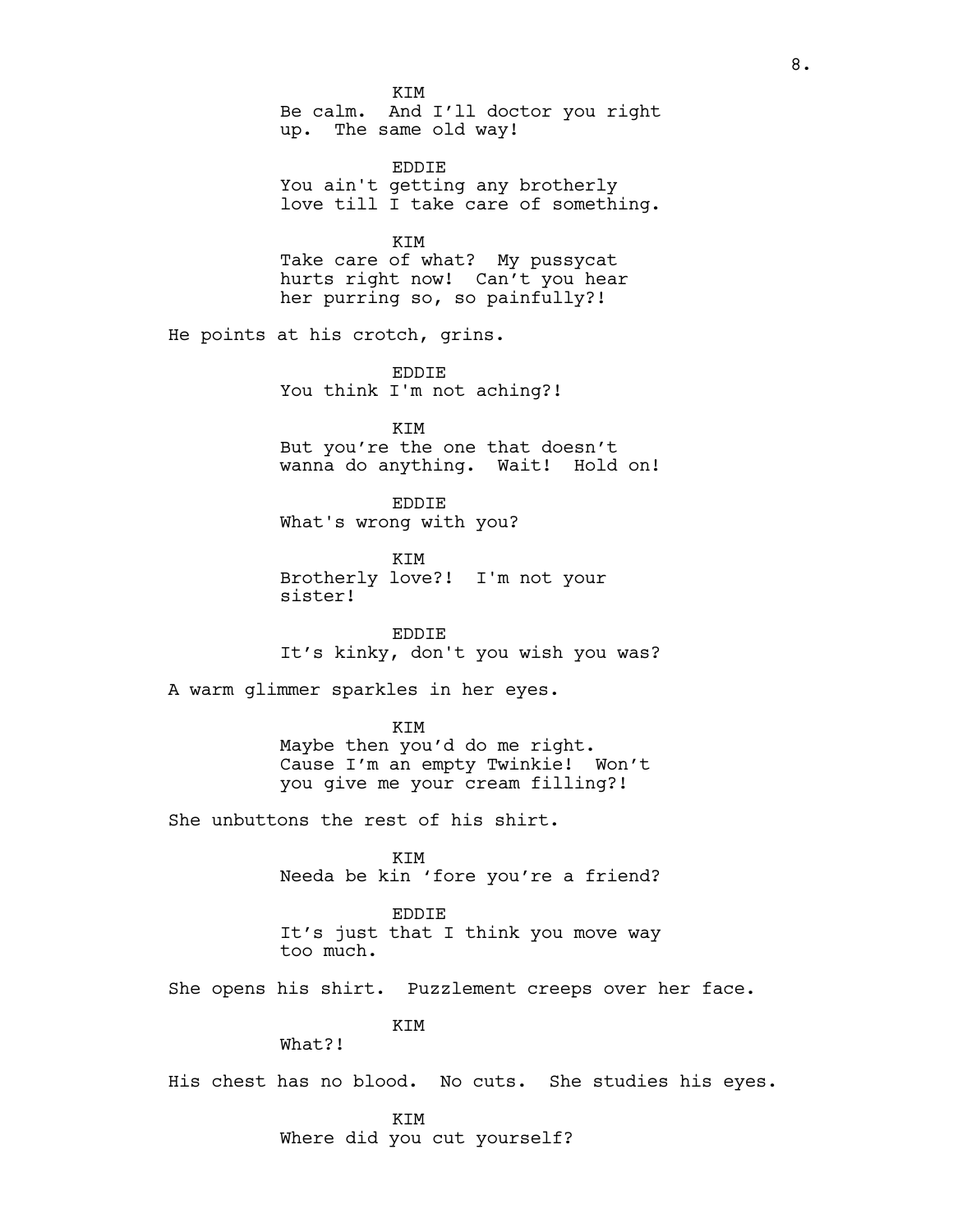His lips form a strange smile. He LAUGHS.

KIM Where did you cut yourself, Eddie Charles Tateon?!

She hears a SHARP CLICK, looks down to see Eddie grip the switchblade at his side. She stumbles backward.

> EDDIE I love when you use my whole name like that. It makes me grow up big and strong. (points at his crotch) You know?! Like milk! But different!

She backs into the bed.

KIM Eddie, what's wrong with you?!

#### EDDIE

You forgot I was gonna tell you what I'm through with today. So here it is. I'm through with you. Your heart! Your mind! Your soul!

He strides forward, jabs the knife at her. Its blade reflects light onto the wall.

> KIM Eddie! Stop! Stop!

EDDIE I'm through with you. Your tits! Your ass! Your cunt!

He keeps coming. She fumbles around the bed. Her hand grabs a glass lamp, its cord YANKING from the wall. She SWINGS it at him, misses.

> EDDIE I'm through with everything about you! As long you're moving! As long as you're breathing! Please be still. I hate flesh moving underneath me. It creeps me out!

He swings the knife at her and draws blood from her cheek. She SMASHES the lamp down into his shoulder.

### EDDIE

Don't you think this'll be fun?!

He yanks the lamp from her hands, THROWS it down, then violently HURLS her into the wall.